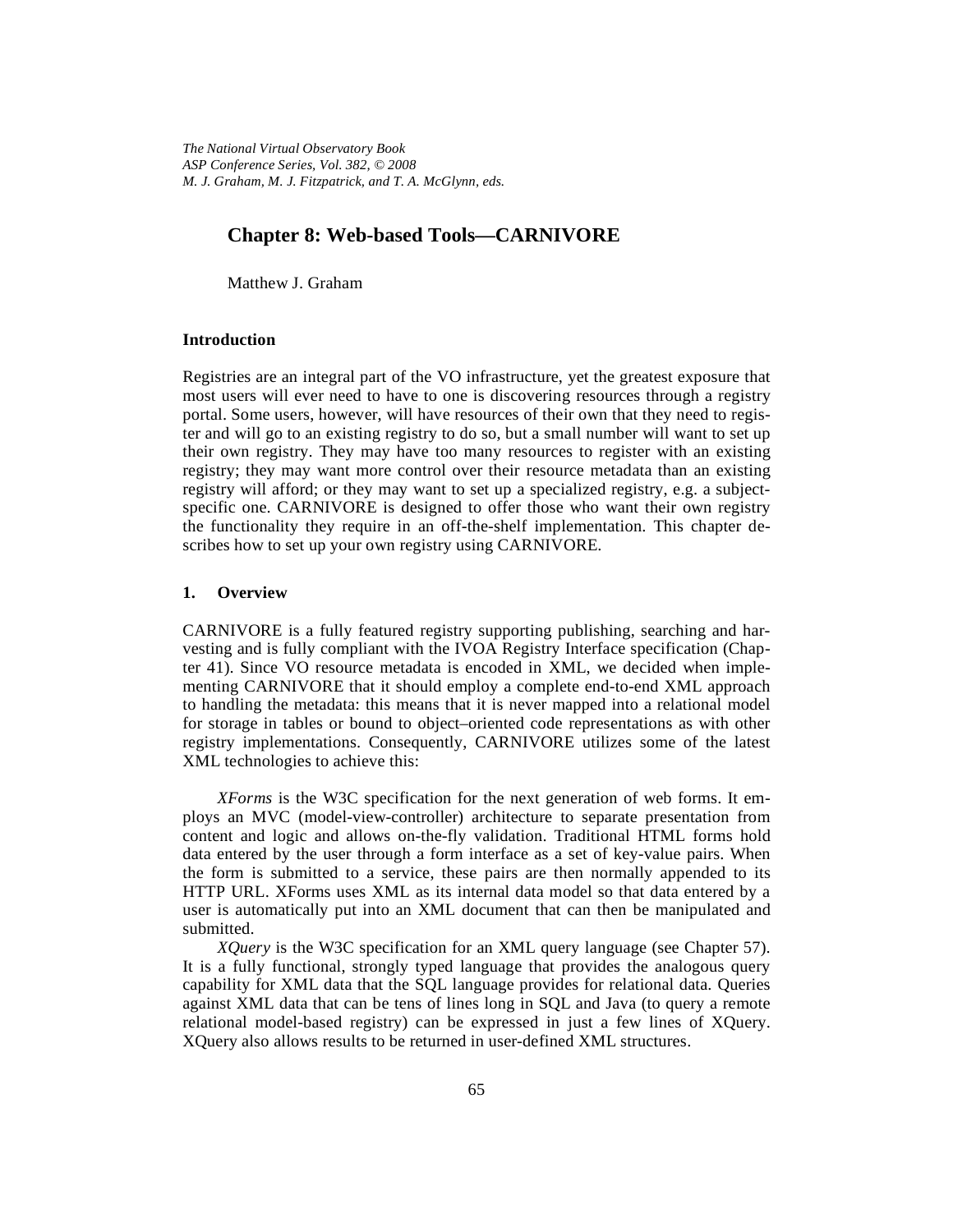#### 66 *Graham*

*eXist* is an open source native XML database with efficient indexing. Individual XML documents can be stored without alteration and grouped into hierarchical collections.

*Orbeon Forms* is an open source web application framework that underpins CARNIVORE. It employs XML pipelines written in XPL (XML Pipeline Language) to deliver all the functionality.

Despite using all of these, CARNIVORE deploys as a standard web application in a web servlet container such as Tomcat.

### **2. Installation**

We are going to assume here that we are installing CARNIVORE into the Tomcat version that is included on the companion CD. As a first step, we need to setup our environment in the usual manner (see the Software section of the introduction to this book).

> **source \$NVOSS\_HOME/bin/setup.csh**

However, if you are installing CARNIVORE into an existing Tomcat instance then you will need to make sure that the CATALINA\_HOME environment variable is set to the base path of the Tomcat installation.

## **2.1. The CARNIVORE Web Application**

A JAR file containing the application can be found on the companion CD at \$NVOSS\_HOME/java/CARNIVORE/CARNIVORE.jar or downloaded from http://nvo.caltech.edu/CARNIVORE.jar. To install CARNIVORE, we will first need to stop any Tomcat instances we have running with the stoptomcat command. Now we will create a directory for CARNIVORE under the webapps directory of our Tomcat installation:

```
> cd $CATALINA_HOME/webapps
> mkdir registry-name
```
where registry-name is the name that we want to give to our registry. The public URL for the registry will be http://<hostname>:8080/registry-name where <hostname> is the fully-resolved name of the machine we're running on. Now we need to unpack the JAR file:

```
> cd registry-name
> jar xf /path/to/CARNIVORE.jar
```
where /path/to/CARNIVORE.jar is the location of the JAR file for CARNIVORE. Finally we can just restart Tomcat with the starttomcat command and point a local browser at http://localhost:8080/registry-name and we should see the front page of CARNIVORE.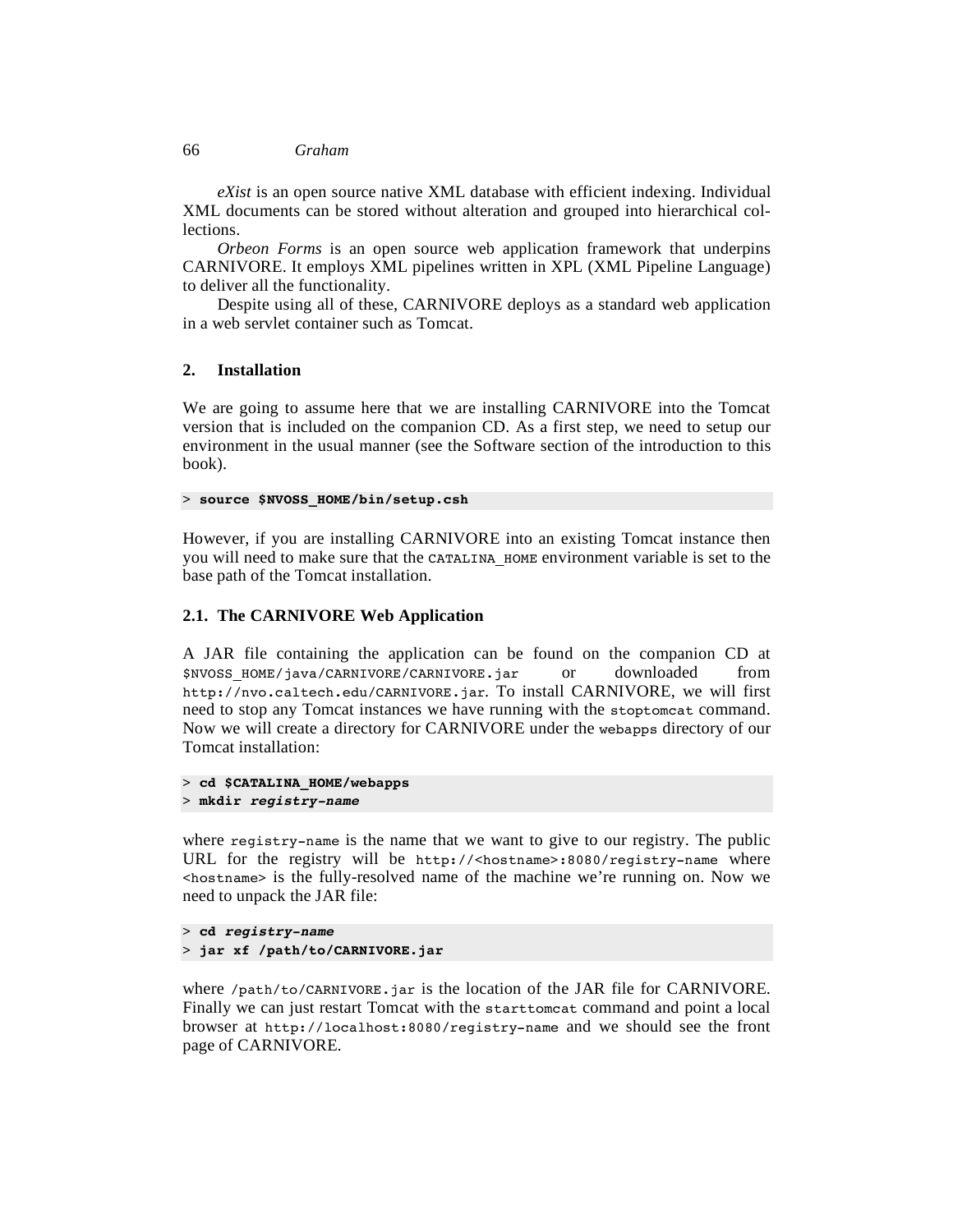### **2.2. CGI Interface**

CARNIVORE also provides a Perl module to support an OAI HTTP GET interface (see Chapter 41) for harvesting (a prerequisite for this is that the Perl SOAP::Lite module is installed). If Tomcat is configured for CGI support (by default this is disabled but in the Tomcat version we have included on the CD, it is enabled) then nothing needs to be done and the URL for the OAI HTTP GET interface will be:

http://<hostname>:8080/registry-name/cgi-bin/OAI-XML/CARNIVORE/OAI.pl

However, if Tomcat is being run with CGI disabled then we can install the Perl module in another valid cgi-bin directory, such as one attached to an Apache web server. In this case, the URL for the OAI HTTP GET interface will be:

http://<path to cgi-bin>/OAI-XML/CARNIVORE/OAI.pl

where  $\epsilon_{\text{path}}$  to cgi-bin> is the URL of the cgi-bin. We will cover the configuration of the CGI interface in the next section.

### **3. Configuration**

There are a number of things that we need to do to configure our new installation of CARNIVORE before it can be used: we need to create some metadata which describes the registry and who is running it and change some security settings from their default values. We could also put some resource records into the registry and customize the front page and banner but these are not necessary to have a valid VO registry.

### **3.1. Registration**

First we need to register ourselves as a user with our new CARNIVORE installation so select "Publish" from the taskbar at the top of the page and click on the "Register new user" button. As part of this process, we will also be creating the resource records for our registry, our organization (the affiliation that is being ascribed to this registry – this might be a department or a project) and its default authority: the first step to this is to decide what our organization is called. We see that the *Affiliation* dropdown currently shows None (as there are not yet any Organisation resources in the registry) and so we need to put the name of our organization in the "Other" input box. We can now fill in the remaining boxes on the form and click "Submit".

We are now presented with some forms to fill in the metadata about our registry, our organization and its authority: we can toggle between the metadata for the three by pressing the "Registry", "Organisation" and "Authority" buttons respectively. However, we must be careful not to click on the "Publish" button until we have filled in all our details for them. The name we gave our organization on the previous form now shows up as the *Title* of the Organisation resource record and the *Managing organisation* of the Authority resource record. Each piece of metadata has an associated tooltip describing it in greater detail that can be brought up by dragging the mouse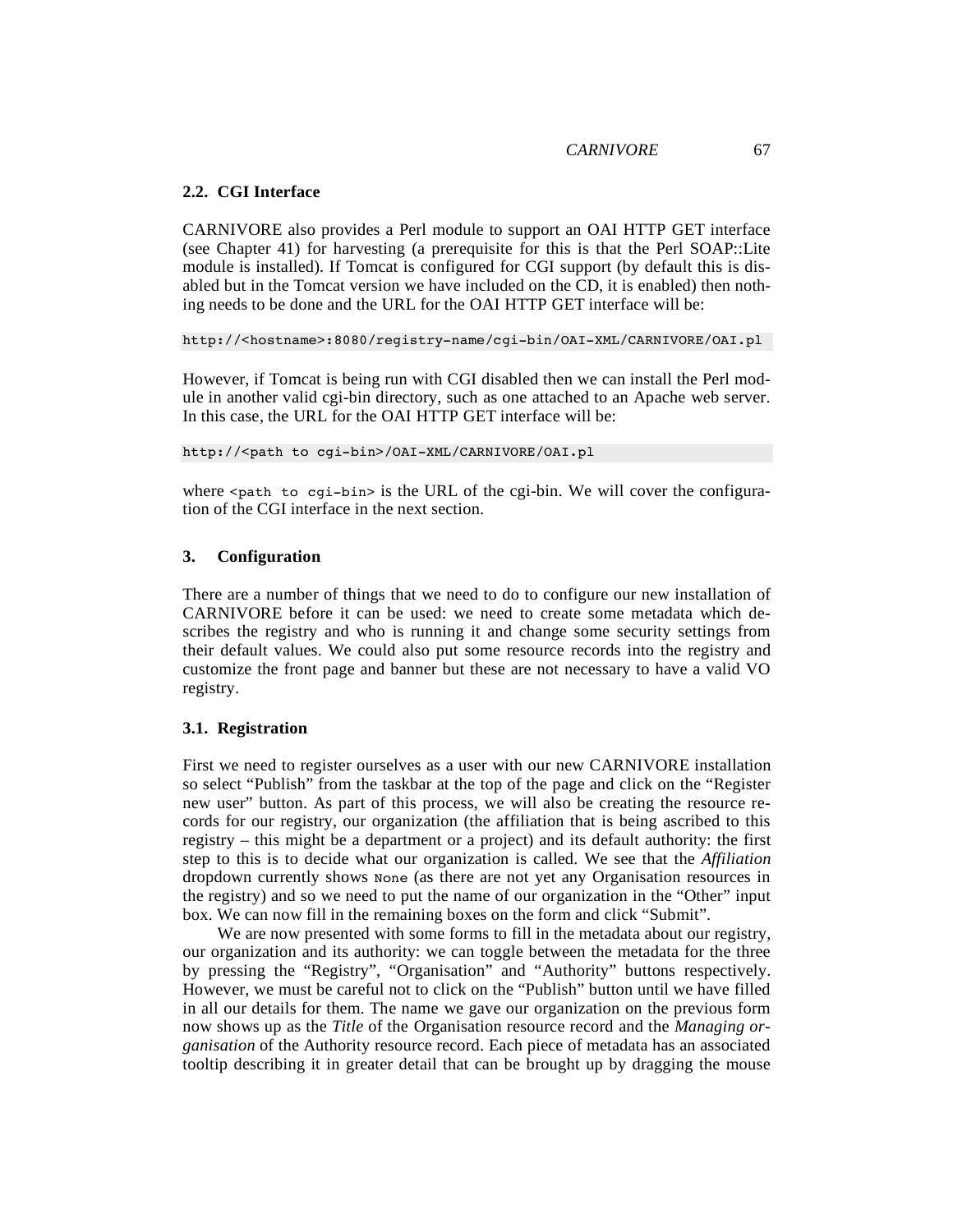#### 68 *Graham*

over the question mark icon for that metadata. Input boxes which have a pink background indicate fields that are required: these must be filled in for the "Publish" button to submit the form details, filling them in will remove the pink background.

The first field that we need to fill in is the *Identifier* for the Organisation. This needs to conform to the IVOA specification for resource identifiers (see Chapter 41) and the red exclamation mark after the tooltip help icon indicates that the current value of the field does not: validation of the field value only occurs when another input box is selected. The syntax needs to be:

```
ivo://<authority ID>/<resource key>
```
where the *authority id* will be used as the *Identifier* value for the Authority and in the *Identifier* value for the Registry: we suggest a domain name style authority, e.g. nvo.caltech or sdss.org.

Next we should fill in the details for the registry interfaces under the "Capability data" tab on the Registry record. There are two URLs that we need to provide for the Harvest interface: the "HTTP GET Access URL" is the URL of CGI-based OAI interface that we installed in Section 2, and the "SOAP Access URL" is the URL of the OAI web service interface which will be:

```
http://<hostname>:8080/<registry name>/services
```
Finally we can fill in at least the rest of the mandatory fields for the Registry, the Organization and its Authority and then click on "Publish".

## **3.2. OAI Interfaces**

We need to set up the identity of the registry that will be returned in response to an OAI *Identify* query. As mentioned in Section 2.2, the OAI HTTP GET interface also requires the Perl SOAP::Lite module as it is really just a proxy to the SOAP interface, and so we need to specify the endpoint of the SOAP interface to the OAI HTTP GET interface.

The data used in the response for the HTTP GET interface is in the config.xml file in the subdirectory OAI-XML/CARNIVORE under the cgi-bin: for Tomcat, this will be: \$CATALINA\_HOME/webapps/registry-name/WEB-INF/cgi but if we installed the OAI Perl module elsewhere then it will be wherever we installed it. The three elements that need to be changed are:

```
<repositoryName>Name of the registry</repositoryName>
<adminEmail>Email of registry administrator</adminEmail>
<archiveId>A short name identifying the registry</archiveId>
```
The location of the SOAP interface is also set by the value of the element:

```
<dburi>http://localhost:8080/registry-name/services</dburi>
```
For the SOAP interface, only the  $\leq$  repositoryName> and  $\leq$  adminEmail> elements need to be changed in the \$CATALINA\_HOME/webapps/registry-name/WEB-INF/resources/ws/identity.xml file.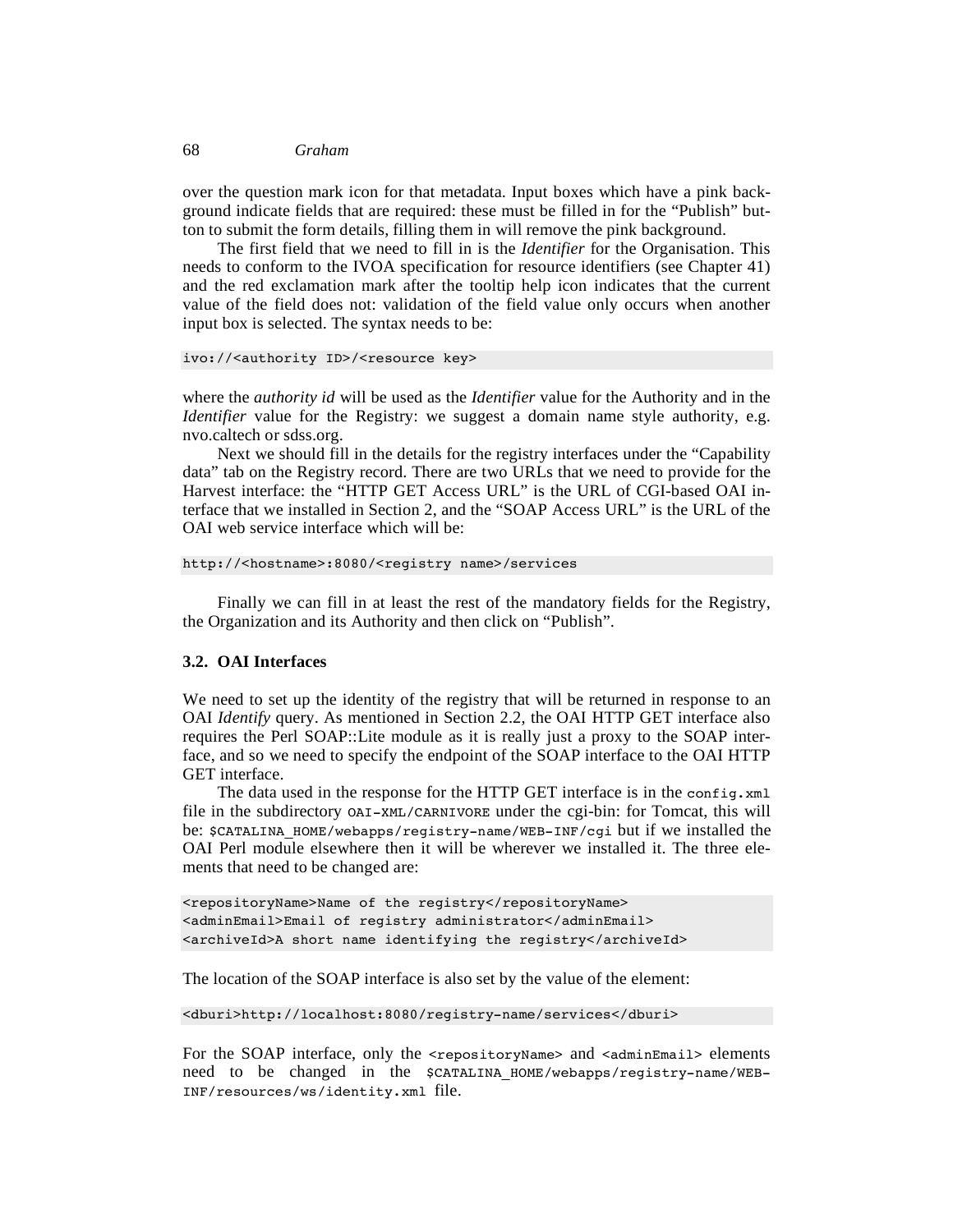Finally we need to change the URL for the OAI interface that is mentioned on the web page for the Harvest section (see Section 4.6). This can be found on line 38 of the file: \$CATALINA\_HOME/webapps/registry-name/WEB-INF/resources/ harvest/harvest.xhtml and we set it to the value we used in Section 2.2.

#### **3.3. Setting the Administration Passwords**

There are two administration passwords that should be changed from their default values: that for the admin user in the eXist database (default is blank), and that for the CARNIVORE administrator user (default is administrator). To reset these, we first need to stop Tomcat with the stoptomcat command and then change to the tools subdirectory of the CARNIVORE installation:

```
> cd $CATALINA_HOME/webapps/<registry name>/WEB-INF/resources/tools
```
Then we need to start the eXist database client GUI:

```
> java –Dexist.home=. –jar start.jar
```
Under the "Type" dropdown, select Embedded and then enter the following for the "Configuration":

```
<$CATALINA_HOME value>/webapps/<registry name>/WEB-INF/exist-conf.xml
```
where <\$CATALINA HOME value> needs to be replaced by the value of the \$CATALINA\_HOME environment variable.

First we'll change the CARNIVORE administrator password, so double click on the "admin" resource and then "Users.xml". This will bring up a window showing this document:

```
<Users>
```

```
<user>
      <name>Administrator</name>
      <affiliation/>
      \leemail/><uid>admin</uid>
      <password>administrator</password>
   </user>
   ...
</Users>
```
Change the value of the password element for the Administrator user and then click on the leftmost icon that resembles a floppy disk. Once we've done this, we can close this window.

Now we'll change the eXist admin user password: under the Tools menu dropdown, select "Edit Users" to bring up a window listing the current users. Highlight the admin user and then add a password in the "Password" and "Password (re-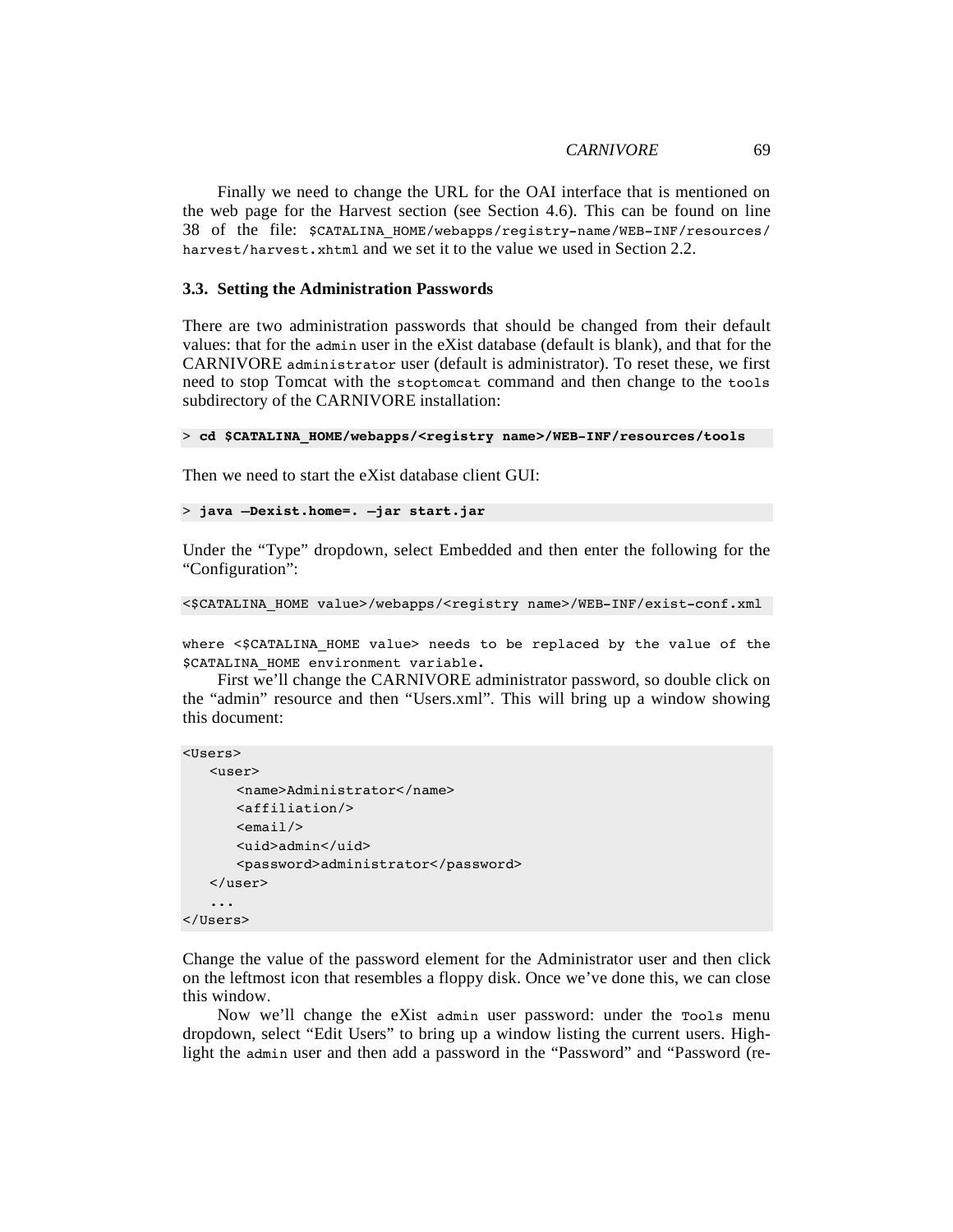#### 70 *Graham*

peat)" input boxes. Clicking on the "Modify User" button will change the password. We can then close the window and quit the application. Finally we should restart Tomcat with the starttomcat command.

### **3.4. Populating the Registry**

CARNIVORE offers two ways of populating the registry: either by bulk loading a set of local resource record files (each of these must be an XML file conforming to the IVOA VOResource schema), or by harvesting from all the other current registries. To bulk load from a set of local files, we need to create an inventory file with the following format:

```
<files>
   <file>location of file</file>
   ...
</files>
```
We now select the "Admin" tab from the menubar at the top of a CARNIVORE page and specify the location of our inventory file in the "Location of inventory file" input box under the "Loading data" section. We also need to input the administration password (the password for the CARNIVORE Administrator user) at the top of the page and can then click on the "Bulk load data" button.

To harvest all the registries, we first need to make sure that CARNIVORE has an up-to-date list of existing registries. Again we select the "Admin" tab from the CARNIVORE menubar, enter the administration password and click on the "Get list of registries" button. This sends a query to the IVOA registry of registries for a current list of known registries. Once the list has returned, we select the "Harvest" tab on the CARNIVORE menubar, enter the administration password and can then either harvest a particular registry by clicking on the "Harvest" button next to it, or harvest from all the registries by clicking on the "Harvest all registries" button. Note that the first time this is done, it can take a while to harvest everything.

Automatic harvesting can be enabled by selecting the "Admin" tab, entering the administration password at the top of the page and then an interval between harvesting calls in milliseconds in the "Harvesting period (in milliseconds)" input box. The specified interval is the elapsed time between successive attempts to harvest all currently known registries. To start the scheduler, we just then click on the "Start harvesting" button and CARNIVORE will proceed to harvest from all currently known registries at the specified interval. This process will then run indefinitely or until the current Tomcat session terminates or the "Stop harvesting" button is pressed (again the administration password will be required). Note that an interval of 86400000 will harvest everything once a day.

### **3.5. Banner, front page and footer**

It is quite likely that if we are setting up our own registry for a particular project or subject domain then we might want to personalize the banner, which appears at the top of each CARNIVORE page, and change the front page text of the default CARNIVORE installation. The banner is specified in the file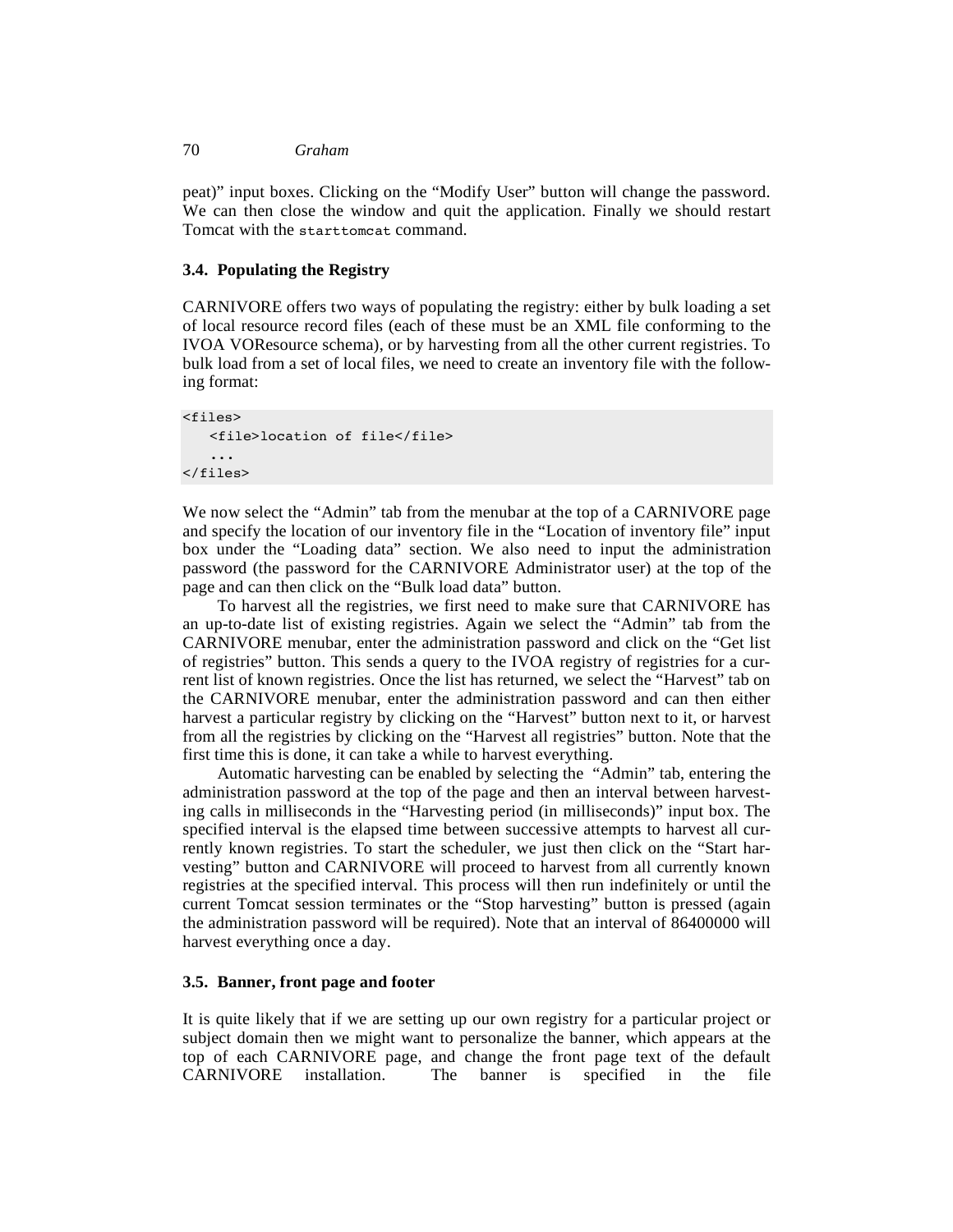\$CATALINA\_HOME/webapps/registry-name/WEB-INF/resources/banner.xml and the front page in \$CATALINA\_HOME/webapps/registry-name/WEB-INF/resources/index.xhtml. Each page also carries a footer with contact details for feedback and copyright information. The footer is specified in the file \$CATALINA\_HOME/webapps/registry-name/WEB-INF/resources/footer.xml.

### **4. Using CARNIVORE**

Within the banner at the top of every page in CARNIVORE, there is a taskbar and in this section, we will briefly explore each of the different subsections that are linked to on it. Nominally each of these represents a different piece of registry functionality.

### **4.1. Home**

The default CARNIVORE home page gives a brief overview of the capabilities of the registry and a version history. Section 3.5 gives details on how it can be personalized.

### **4.2. Summary**

The Summary page presents a census of the registry contents organized by resource type (see Chapter 41). This is similar to the Contents page of the STScI/JHU Registry. Note that the types listed here refer not only the values of xsi:type that may appear on the <Resource> element (e.g. Data Collection) but also on <capability> elements (e.g. Cone Search) in a resource record. This means that the same resource might appear under multiple groupings, e.g. a data collection with both a Cone Search and Simple Image Access interface would appear three times, once under each different typing.

Pressing the "Browse" button next to a resource type will take us to an expanded view of the resource records of that type in the registry. The title, first 50 words of the description and subject content for the first 20 relevant records are shown and the next and previous sets of 20 such records can be displayed with the navigation arrows. Next to each record listing there is a "Raw XML" button which will show you the full VOResource record for this resource.

Record listings for Cone Search and Simple Image Access resource types will also have a "Try It" button next to each entry and this will take us to a sample client form that can send a request to that particular service. Note that the form derives all its parameters from the resource record for a service and so any inaccuracies in the record will be reflected in the sample client. At the top of the form, the registry where the record originated (i.e. from which it was harvested) is given so that in such cases, we could contact the curator of the registry and notify them of an inaccurate record.

### **4.3. ResolveId**

The ResolveId page is a simple form to allow the resolution of an IVOA identifier. Entering the identifier in the input box and then pressing "Resolve" will retrieve the specified record from the registry and display it.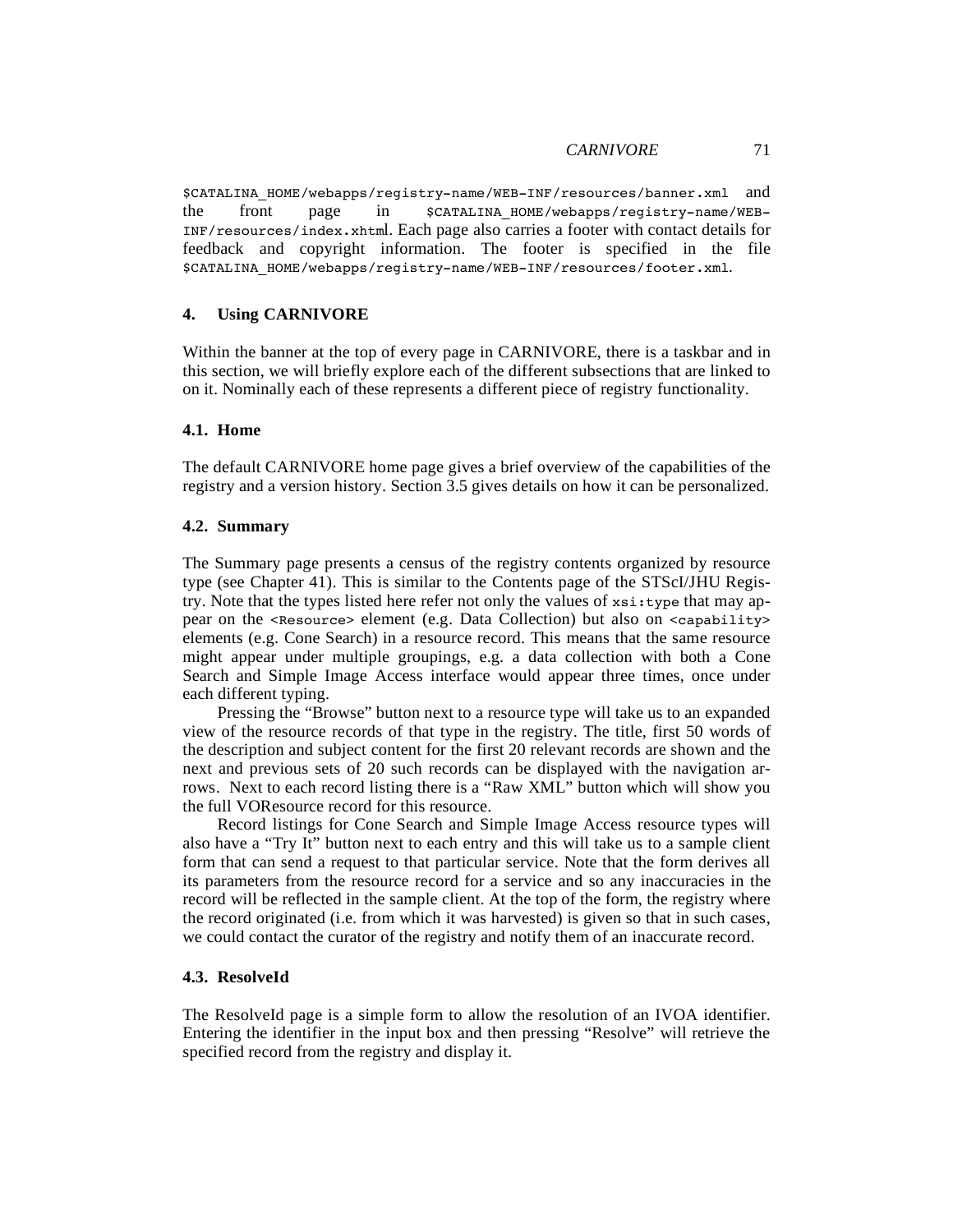#### **4.4. Publish**

The CARNIVORE publishing interface shares much in common with the NCSA registry publishing interface that is described in Chapter 44 (which should make the eventual move to a common publishing interface for all registries that much easier). Firstly to publish a resource, we need to be a registered user of the registry so the first page of the CARNIVORE Publish subsection is a login page. Normally we would just enter our username and password but if we need to register ourselves as a new user, see Section 3.1 for a description of the process. Unlike the NCSA registry, CARNIVORE has no explicit mechanism for trying out the publishing interface without actually publishing the data.

If we want to use a particular Authority ID in the identifier for the resource we want to publish, we have to publish the resource in the registry where the resource record for the Authority was created: e.g. the Authority ID nvo.caltech was created at the Caltech registry so if someone wants to use this authority in their identifier then they would have to register their resource at Caltech.

Once we have logged in (and possibly created Organisation and Authority resource records if we are a new user), both registries present us with a list of the resources that we have already published in the registry (and in the NCSA case, also those that we have yet to commit). These resources can be edited (but we cannot change the resource identifier or type), copied (giving us a resource of the same type and with the same Authority ID in the identifier) and deleted.

To create a new resource record, we need to select one of the Authority IDs available to us – this will be based on which Organisation we affiliated ourselves with when we registered as a user – and the relevant Resource Type. If we choose to create a "Catalog Service" then we can also add a "Cone Search" and/or a "Simple Image Access" Capability. Note that this is how these resource types are expressed under the new VOResource v1.0 schema.

Whether we are editing, copying or creating a new resource, we will be presented with the appropriate form for our resource type (if we created an Organisation and Authority when we registered ourselves as a user then we will have already encountered these). Each piece of resource metadata has an associated tooltip describing it in greater detail that can be brought up by dragging the mouse over the question mark icon for that metadata. As with the NCSA interface, required information is indicated by color but CARNIVORE uses a pink background on the input and text boxes for required fields: these must be filled in for the "Publish" button to submit the form details and filling them in will remove the colored background. Similarly certain fields have formatting constraints, e.g. identifiers are not allowed to contain certain characters, and if the information entered does not comply with these then this will be indicated by a red exclamation mark next to the field. Again the "Publish" button will not submit the form details if there are any such errors with form. Note that the validation checks and help facility are a consequence of employing XForms technology for the forms.

If, at any stage, we are interested in seeing what the VOResource XML document that we are creating looks like then we just need to click on the "View XML"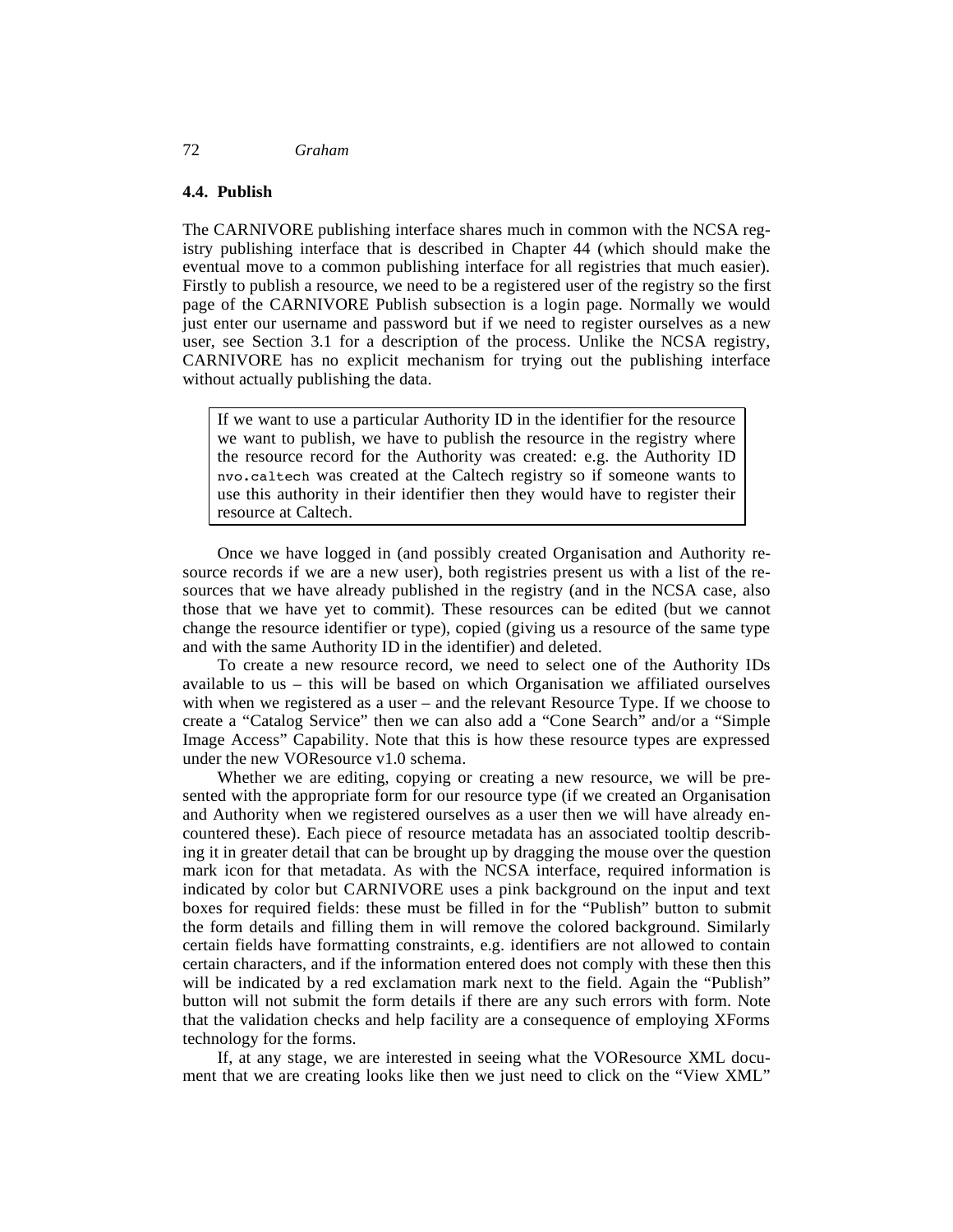button. If all that XML is too disconcerting then we can get rid of by clicking on the "Hide XML" button.

Finally when we are ready to publish our resource, we just click on the "Publish" button which will enter the VOResource XML document into the eXist database and take us back to the page listing our resources in the registry. We should now see our new resource amongst the list of resources. Any other registry that now harvests this registry will pick up the new resource and so it will propagate out into the VO.

# **4.5. Query**

CARNIVORE has a number of querying interfaces: the default one presented to us on the Query page is a form for performing basic text searches – this is essentially a more advanced version of the basic keyword search interface of the STScI/JHU registry described in Chapter 42. We can select whether we want to restrict our search to certain resource types; which text fields, e.g. title or description, we want to search on and matching criteria, e.g. starts with or contains a phrase; and we can constrain our search to resources with specific content types or content levels. The page displaying the query results is exactly the same as encountered when browsing by resource type under the Summary subsection (see Section 4.1): the title, first 50 words of the description and subject content for the first 20 relevant records are shown and the next and previous sets of 20 such records can be displayed with the navigation arrows. The "Raw XML" and "Try It" buttons also feature where appropriate.

There is also an "Advanced Query" interface that allows arbitrary XQuery/XPath (see Chapter 57) and ADQL (see Chapter 36) queries to be submitted against the registry which can be found by following the "XQuery/XPath" and "ADQL" links as the top of the Query page. In contrasted to the "Advanced" interface of the STScI/JHU registry described in Chapter 42, which can take a SQL-like predicate based on resource metadata and just returns matching resources, XQuery allows us to select fragments of resources, e.g. just the Capability elements, and combine these into new XML documents which are the query results.

The XQuery page has a number of example queries that we can select (and edit), a set of drop boxes to help us build up a query and a textbox where we can type in our own query – note that both any example query or built query will appear in this textbox. We can also select previous queries that we may have submitted this session and choose how many results we want appearing on each query return page. The ADQL page is much simpler with just a textbox where arbitrary ADQL/X queries can be submitted.

#### **4.6. Harvest**

The Harvest page shows a log of which registries this registry is harvesting from and and how and when each was last harvested. It also allows us to harvest directly from a particular registry or all registries by entering the "Administration password" (see Section 3.3) and then clicking on the "Harvest" button next to the particular registry or the "Harvest all registries" button respectively. Note that this harvesting will occur in addition to any automatic scheduled harvesting (see Section 3.4).